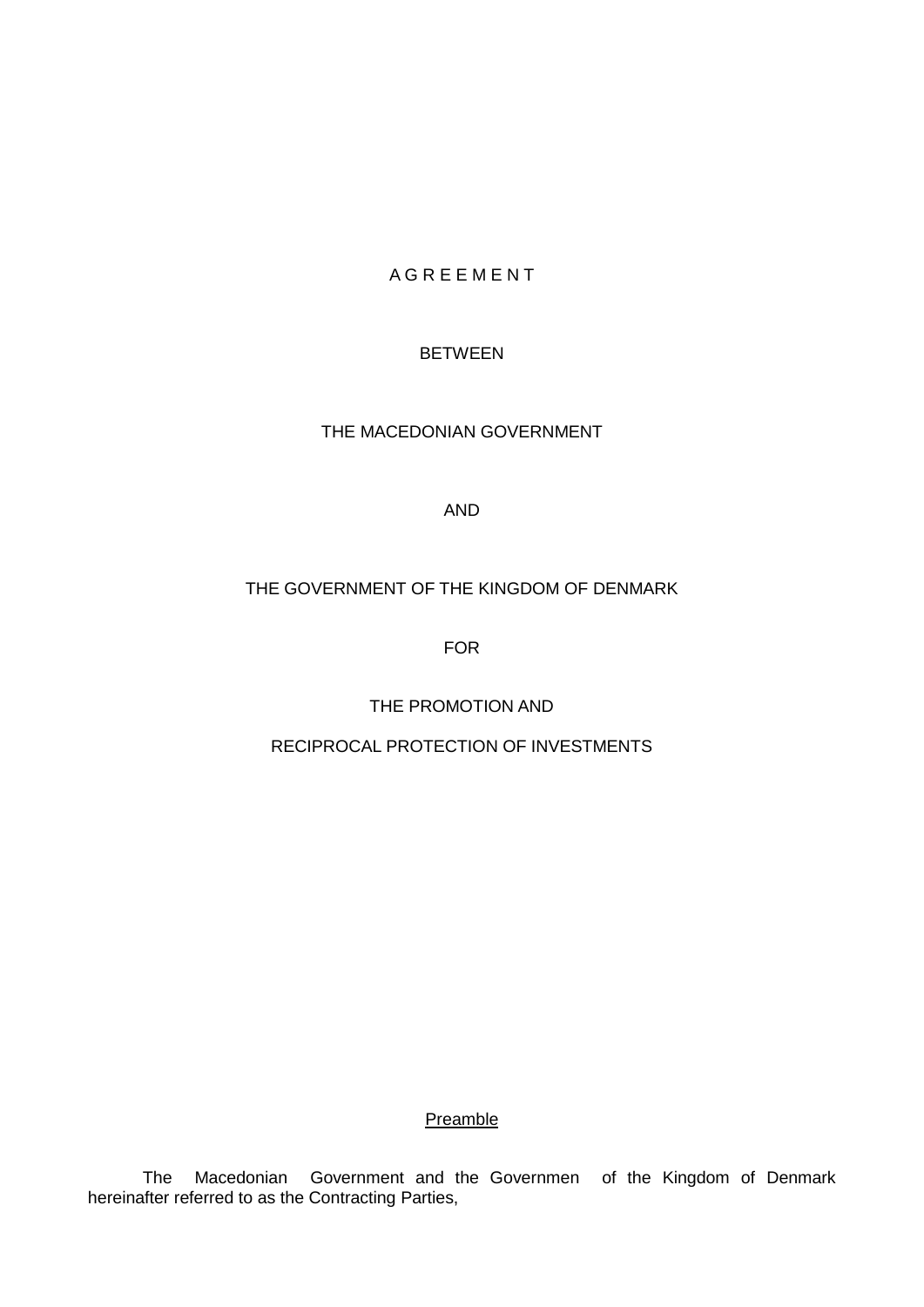DESIRING to create favourable conditions for invesmtens in both States and to intesify the co-operation between private enterprises in both States with a view to stimulating the productive use of resources,

RECOGNIZING that a fair and equitable treatment of investments on a reciprocal basis will serve this aim,

HAVE AGREED as follows:

# Article 1

#### **Definitions**

For the purpose of this Agreement,

(1) The term "investment" means every kind of asset and shall include in particular, but not exclusively:

(a) movable and immovable property, as well as any other rights such as leases, mortgages, liens, pledges, guarantees and any other similar rights,

(b) a company or busness enterprise, or shares, stock or other forms of participation in a company or business enterprise and bonds and debt of a company or business enterprise,

(c) returns reinvested, claims to money and claims to performance purusant to contracts having an economic value,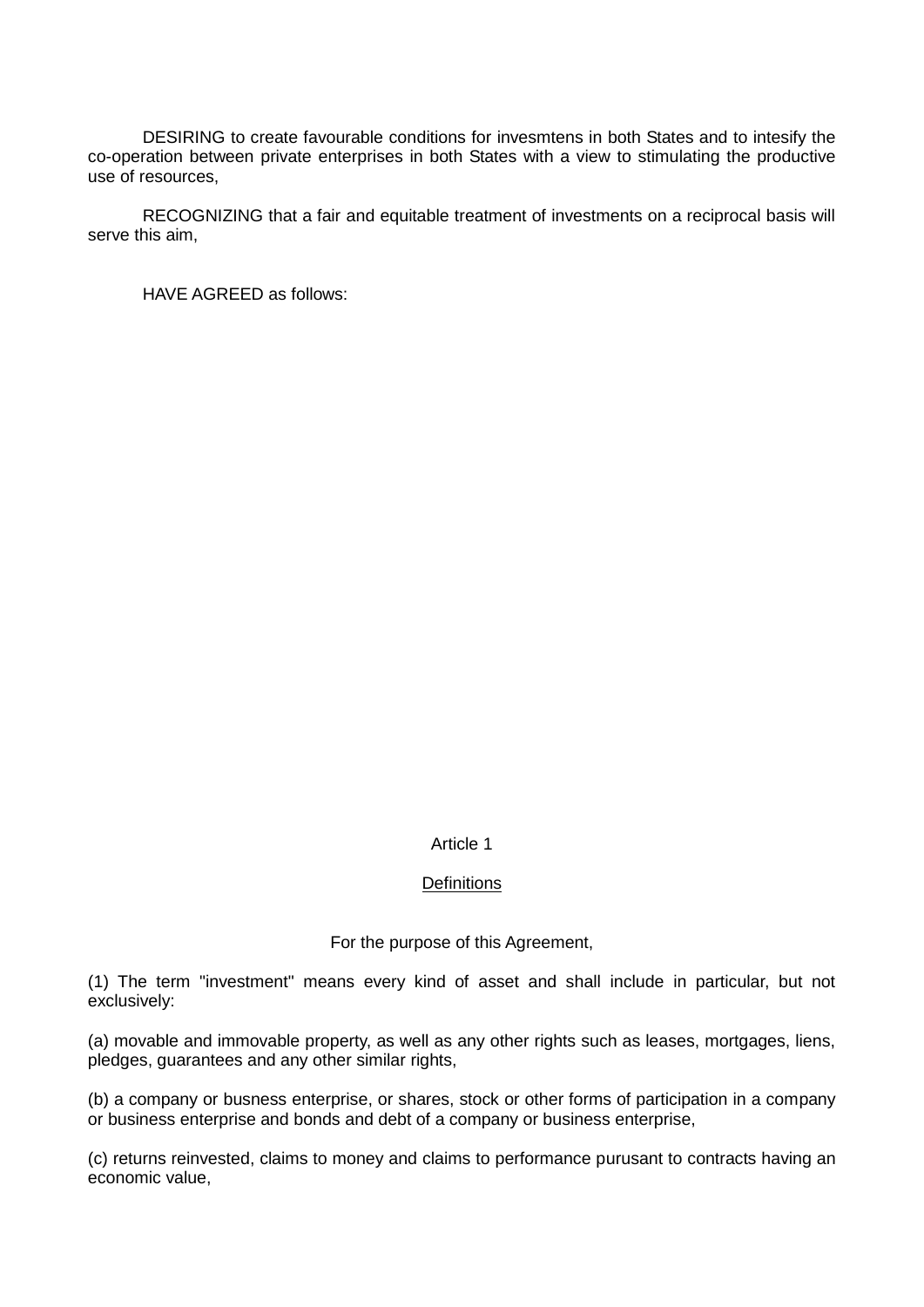(d) industrial and intellectual property rights, including copyrights, patents, trade names, technology, trademarks, goodwill, know-how and any other similar rights,

(e) concessions or other rights conferred by law or under contract, including concessions to search for, extract or exploit natural resources.

(2) A change in the form in which assets are invested, does not affect their character as investments.

(3) The term "investor" means with respect to each Contracting Party:

(a) Natural persons having the nationality of each Contracting Party in accordance with its laws.

(b) Any entity established in accordance with, and recognised as a legal person by the law of that Contracting Party, such as companies, firms, associations, development finance institutions, foundations or similar entities irrespective of whether their liabilities are limited and whether or not their activities are directed at profit.

(4) The term "returns" means the ammounts yielded by an investment and includes in particular, though not exclusively, profit, interest, capital gains, dividends, royalties or fees.

(5) Returns, and in case of reinvestment ammounts yielded from the reinvestment, shall be given the same protection as the investment in accordance with the provisions of this Agreement.

(6) The term "territory" means:

(a) In respect of Macedonian Government, the territory of its State including land, water and airspace over which it exercises, in accordance with international law soverign rights and jurisdiction of such areas.

(b) In respect of the Kingdom of Denmark the territory under its sovereignty as well as maritime zones and continental shelf over which the Kingdom of Denmark exercises sovereign rights or jurisdiction in accordance with international law.

#### Article 2

#### Promotion and Protection of Investment

(1) Each Contracting Party shall admit investments by investors of the other Contracting Party in accordance with its legislation and administrative practice and encourage such investments, including facilitating the establishment of representative offices.

(2) Investments of investors of each Contracting Party shall at all times enjoy full protection and security in the territory of the other Contracting Party. Neither Contracting Party shall in any way impair by unreasonable or discriminatory measures the management, maintenance, use, enjoyment of disposal of investments in its territory of investors of the other Contracting Party.

#### Article 3

#### Treatment of Investments

(1) Each Contracting Party shall in its territory accord to investments made by investors of the other Contracting Party fair and equitable treatment which in no case shall be less favorable than that accorded to its own investors or to investors of any third State, whichever is the more favorable from the point of view of the investor.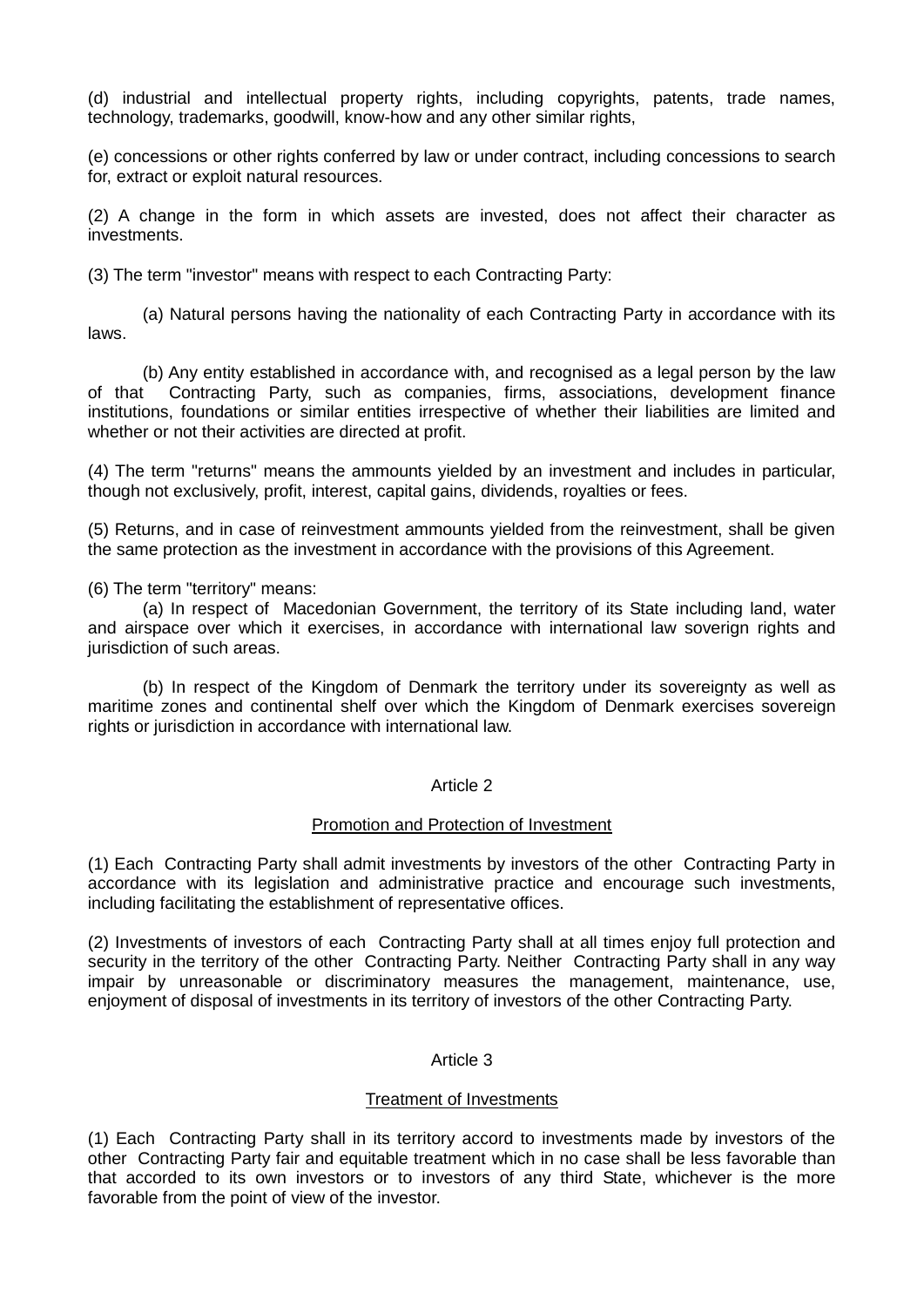(2) Each Contracting Party shall in its territory accord investors of the other Contracting Party, as regards their management, maintenance, use, enjoyment or disposal of their investment, fair and equitable treatment which in no case shall be less favorable than that accorded to its own investors or to investors of any third State, whichever of these standards is the more favorable from the point of view of the investor.

## Article 4

### **Exceptions**

The provisions of this Agreement shall not be construed so as to oblige one Contracting Party to extent to the investors of the other Contracting Party the benefit of any treatment, preference or privilege resulting from:

(a) Membership of any existing or future Regional Economic Integration Organization or customs union of which one of the Contracting Party is or may become a party, or

(b) Any international agreement or arrangement relating wholly or mainly to taxation or any domestic legislation relating wholly or mainly to taxation.

## Article 5

# Expropriation and Compensation

(1) Investments of investors of each Contracting Party shall not be nationalized, expropriated or subjected to measures having effect equivalent to nationalization or expropriation (hereinafter referred to as "expropriation") in the territory of the other Contracting Party except for expropriations made in the public interest, on a basis of non-discrimination, carried out under due process of law, and against prompt, adequate and effective compensation.

(2) Such compensation shall amount to the fair market value of the investment expropriated immediately before the expropriation or impending expropriation became known in such a way as to affect the value of the investment (hereinafter referred to as the "valuation date").

(3) Such fair market value shall be calculated in a freely convertible currency on the basis of the market trade of exchange existing for that currency on the valuation date. Compensation shall be paid promptly and include interest at a commercial rate established on a market basis from the date of expropriation until the date of payment.

(4) The investor affected shall have a right to prompt review under the law of the Contracting Party making the expropriation, by a judicial or other competent and independent authority of that Contracting Party, of its case, of the valuation of its investment, and of the payment of compensation in accordance with the principles set out in paragraph 1 of this Article.

(5) When a Contracting Party expropriates the assets of a company or an enterprise in its territory, which is incorporated or constituted under its law, and in which investors of the other Contracting Party have an investment, including through shareholding, the provisions of this Article shall apply to ensure prompt, adequate and effective compensation for those investors for any impairment or diminishment of the fair market value of such investment resulting from the expropriation.

#### Article 6

#### Compensation for Losses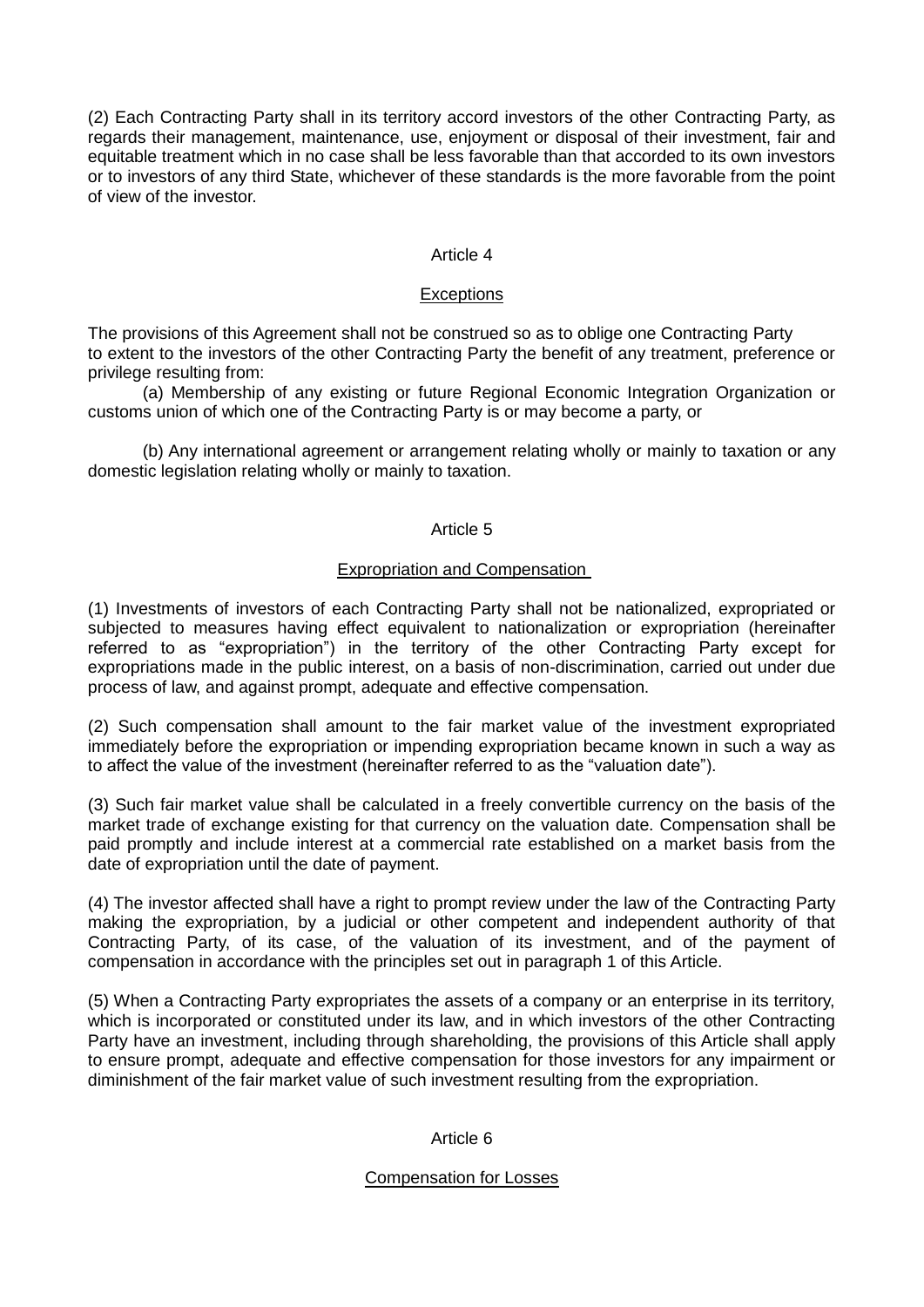(1) Investors of one Contracting Party whose investments in the territory of the other Contracting Party suffer losses owing to war or other armed conflict, revolution, a state of national emergency, revolt, insurrection, or riot in the territory of the latter Contracting Party, shall be accorded by the latter Contracting Party treatment, as regards restitution indemnification, compensation or other settlement, no less favorable than that which the latter Contracting Party accords to its own investors or to investors of any third State, whichever of these standards is the more favorable from the point of view of the investor.

(2) Without prejudice to paragraph 1 of this Article an investor of a Contracting Party who, in any of the situations referred to in that paragraph, suffers a loss in the area of another Contracting Party resulting from

(a) requisitioning of its investment or part thereof by the latter's forces or authorities, or

(b) destruction of its investment or part thereof by the latter's forces or authorities , which was not required by the necessity of the situation.

shall be accorded restitution or compensation which in either case shall be prompt, adequate and effective.

# Article 7

# Transfer of Capital and Returns

(1) Each Contracting Party shall with respect to investments in its territory by investors of the other Contracting Party allow free transfer into and out of its territory of:

(a) the initial capital and any additional capital for the maintenance and development of an investment;

(b) proceeds obtained from the sale or liquidation of all or any part of an investment;

(c) returns;

(d) payments made for the reimbursement of the credits for investments, and interest due;

(e) payments derived from rights enumerated in Article 1, paragraph 1, (d), of this Agreement;

(f) unspent earnings and other remuneration of personnel engaged from abroad in connection with an investment;

(g) compensation, restitution, indemnification or other settlement pursuant to Articles 5 and 6.

(2) Transfers of payments under paragraph 1 of this Article shall be effected without delay and in a freely convertible currency.

(3) Transfers shall be made at the market rate of exchange existing on the date of transfer with respect to spot transactions in the currency to be transferred. In the absence of a market for foreign exchange, the rate to be used will be the most recent exchange rate applied to inward investments.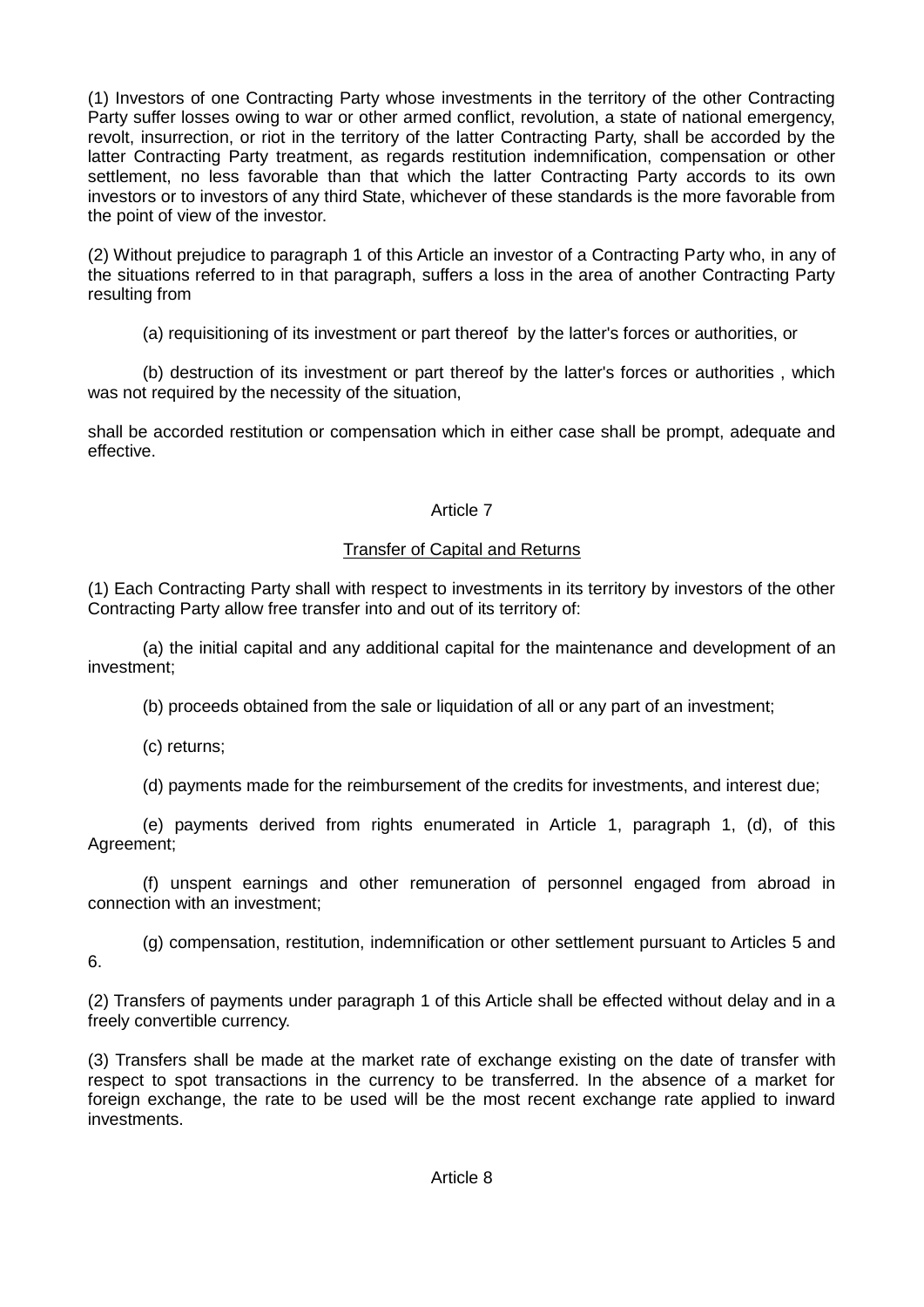## **Subrogation**

If one Contracting Party or its designated agency makes a payment to its own investors under a guarantee or insurance it has accorded in respect of an investment in the territory of the other Contracting Party, the latter Contracting Party shall recognize:

(a) the assignment, whether under the law or pursuant to a legal transaction, of any right or claim by the investor to the former Contracting Party or to its designated agency and

(b) that the former Contracting Party or its designated agency is entitled by virtue of subrogation to exercise the rights and enforce the claims of that investor.

#### Article 9

#### Disputes between a Contracting Party and an Investor

(1) Any dispute which may arise between an investor of one Contracting Party and the other Contracting Party in connection with an investment in the territory of that other Contracting Party shall, as far as possible, be settled amicably.

(2) If such a dispute between an investor of one Contracting Party and the other Contracting Party continues to exist after a period of six months, investor shall be entitled to submit the case either to:

(a) international arbitration of the International Center for Settlement of Investment Disputes established pursuant to the Convention on the Settlement of Investment Disputes between States and Nationals of other States opened for signature at Washington D.C on 18 March 1965 (ICSID Convention), or

(b) an arbitrator or international ad hoc arbitration tribunal established under the Arbitration Rules of the United Nations Commission on International Trade Law, or

(c) by arbitration in accordance with the Rules of Arbitration of the International Chamber of Commerce (ICC).

(3) The arbitration tribunal shall decide the dispute in accordance with provisions of this Agreement and the applicable rules and principles of international law. The awards of arbitration shall be final and binding on both parties to the dispute. Each Contracting Party shall carry out without delay any such award, and such award shall be enforced in accordance with international law.

#### Article 10

#### Disputes between the Contracting Parties

(1) If any dispute arises between the Contracting Parties concerning the interpretation and application of this Agreement, the Contracting Parties shall, as far as possible, try to settle any such dispute through negotiations.

(2) If such a dispute cannot be settled within six months from the beginning of the dispute, it, shall upon the request of either Contracting Party, be submitted to an arbitration tribunal.

(3) Such an arbitration tribunal shall be constituted for each individual case in the following way:

(a) Within three months of the receipt of the request for arbitration, each Contracting Party shall appoint one member of the tribunal. Those two members shall then select a national of a third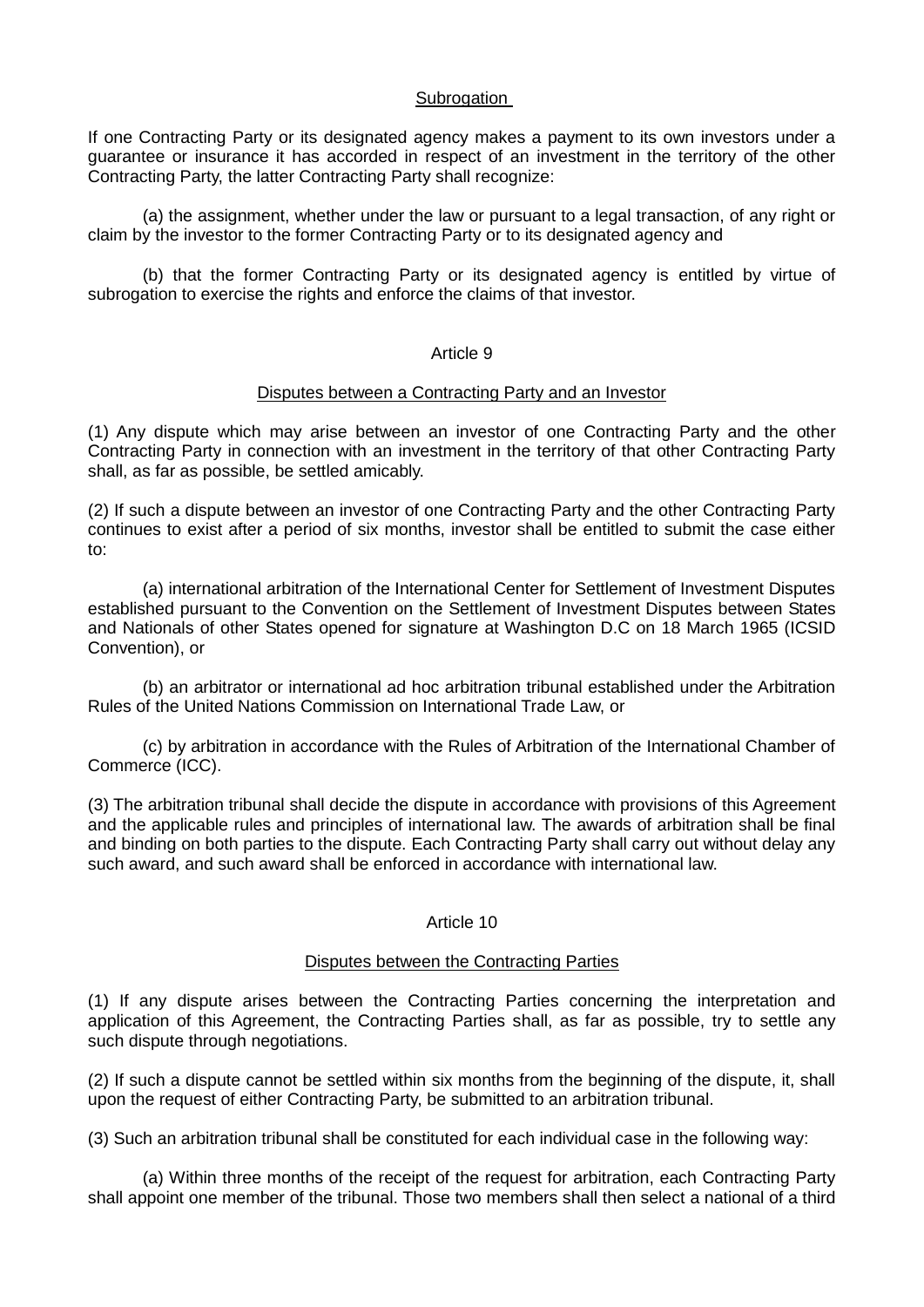State, who on approval by the Contracting Parties shall be appointed Chairman of the tribunal. The Chairman shall be appointed within three months from the date of appointment of the other two members.

(b) If within any of the periods specified the necessary appointments have not been made, either Contracting Party may, in the absence of any other agreement, invite the President of the International Court of Justice to make any necessary appointments. If the President is a national of either Contracting Party or if he is otherwise prevented from discharging the said function, the Vice-President shall be invited to make the necessary appointments. If the Vice-President is a national of either Contracting Party or if he, too, is prevented from discharging the said function, the Member of the International Court of Justice next in seniority who is not a national of either Contracting Party shall be invited to make the necessary appointments.

(c) The arbitration tribunal shall apply the provisions of this Agreement, other Agreements concluded between the Contracting Parties, and the procedural standards called for by international law. It shall reach its decision by a majority of votes. The arbitration tribunal determines its own procedure.

(d)The decisions of the tribunal are final and binding upon the Contracting Parties to the dispute.

(e) Each Contracting Party shall bear the cost of its own member of the tribunal and of the representation in the arbitration proceedings. The cost of the Chairman and the remaining costs shall be borne in equal parts by the Contracting Parties.

# Article 11

#### Consultations

Each Contracting Party may propose to the other Party to consult on any matter affecting the application of this Agreement. These consultations shall be held on the proposal of one of the Contracting Parties at a place and at a time agreed upon through diplomatic channels.

# Article 12

### Applicability of this Agreement

The provisions of this Agreement shall apply to all investments made by investors of one Contracting Party in the territory of the other Contracting Party prior to or after the entry into force of the Agreement. It shall, however, not be applicable to divergences or disputes which have arisen prior to its entry into force.

# Article 13

#### **Amendments**

At the time of entry into force of this Agreement or at any time thereafter the provisions of this Agreement may be amended in such manner as may be agreed between the Contracting Parties. Such amendments shall enter into force when the Contracting Parties have notified each other that the constitutional requirements for the entry into force have been fulfilled.